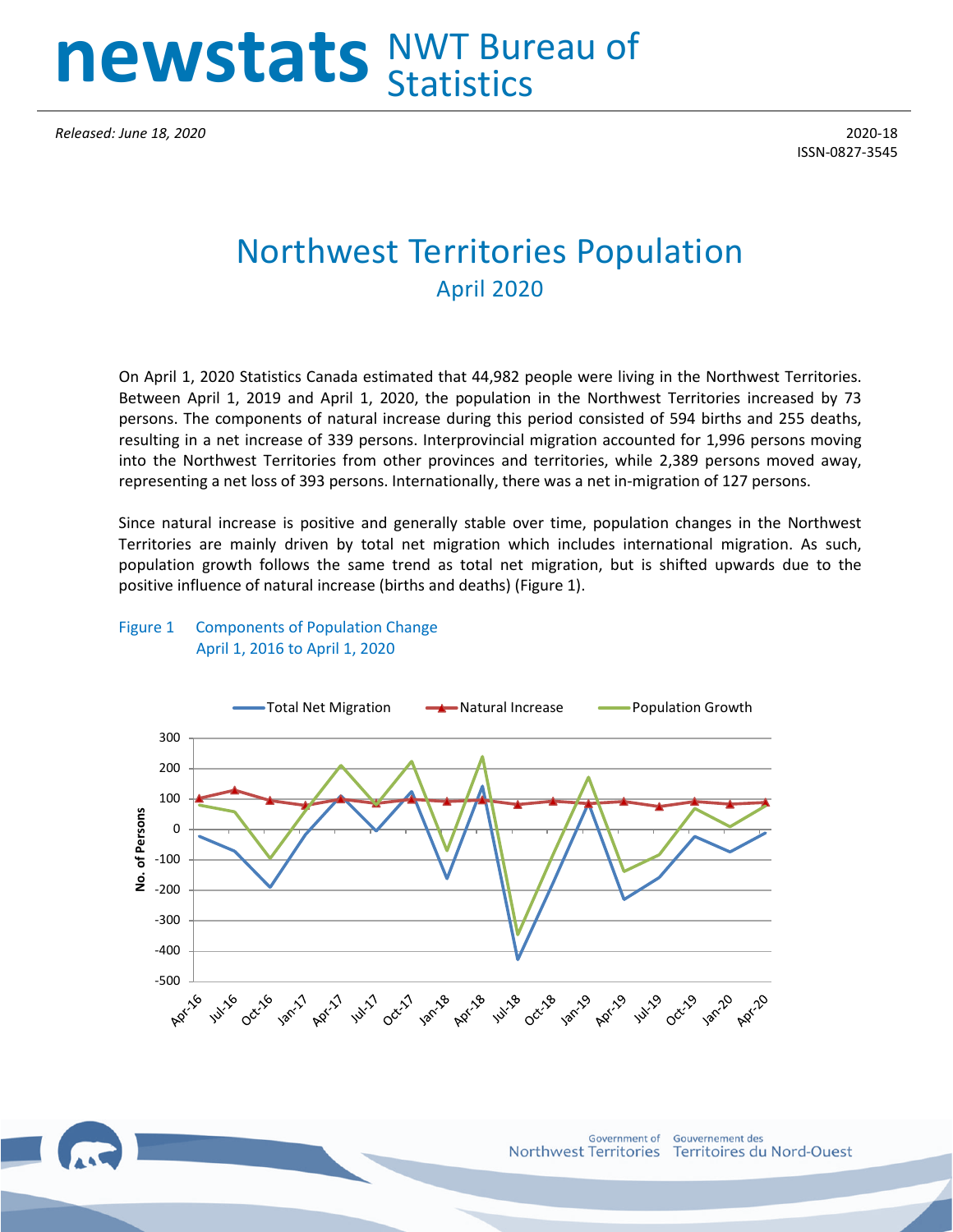At the national level, Canada's population increased by 1.5% between April 1, 2019 and April 1, 2020. Nunavut experienced the largest increase of 2.1% followed by Prince Edward Island (+2.0%), Ontario (+1.8%), Alberta (+1.8%) and Yukon (+1.7%), exceeding Canada's growth. Newfoundland and Labrador was the only jurisdiction that saw their population decline (-0.5%).

|                              | 2020       | (%)    | 2019       | (%)    | 2018       | (%)    | 2017       | $(\%)$ |
|------------------------------|------------|--------|------------|--------|------------|--------|------------|--------|
|                              | 1-Apr      | Change | 1-Apr      | Change | 1-Apr      | Change | 1-Apr      | Change |
| Canada                       | 37,971,020 | 1.5    | 37,408,205 | 1.4    | 36,889,543 | 1.4    | 36,396,785 | 1.2    |
| <b>Northwest Territories</b> | 44,982     | 0.2    | 44,909     | $-0.9$ | 45,302     | 1.1    | 44,827     | 0.5    |
| Nunavut                      | 39,486     | 2.1    | 38,666     | 2.3    | 37,810     | 1.2    | 37,349     | 1.6    |
| Yukon                        | 41,293     | 1.7    | 40,601     | 1.0    | 40,200     | 2.5    | 39,222     | 3.1    |
| British Columbia             | 5,120,184  | 1.5    | 5,046,780  | 1.4    | 4,974,692  | 1.5    | 4,900,774  | 1.4    |
| <b>Alberta</b>               | 4,428,247  | 1.8    | 4,350,901  | 1.6    | 4,283,873  | 1.3    | 4,230,184  | 1.2    |
| Saskatchewan                 | 1,181,987  | 0.9    | 1,171,027  | 1.0    | 1,159,482  | 1.1    | 1,146,700  | 1.4    |
| Manitoba                     | 1,379,121  | 1.1    | 1,364,400  | 1.3    | 1,347,466  | 1.4    | 1,328,664  | 1.6    |
| Ontario                      | 14,745,040 | 1.8    | 14,484,242 | 1.7    | 14,241,379 | 1.7    | 14,008,134 | 1.4    |
| Quebec                       | 8,552,362  | 1.2    | 8,447,609  | 1.1    | 8,356,250  | 1.0    | 8,270,823  | 0.8    |
| New Brunswick                | 780,890    | 0.9    | 773,887    | 0.6    | 769,012    | 0.5    | 764,905    | 0.3    |
| Nova Scotia                  | 978,274    | 1.2    | 966,709    | 1.19   | 955,376    | 0.82   | 947,632    | 0.8    |
| Prince Edward Island         | 158,717    | 2.0    | 155,656    | 2.3    | 152,208    | 2.2    | 148,921    | 2.2    |
| Newfoundland & Labrad        | 520,437    | $-0.5$ | 522,818    | $-0.7$ | 526,493    | $-0.4$ | 528,650    | $-0.1$ |

### Table 1 Population Estimates and Annual Rate of Growth, by Province and Territory April 1, 2017 to April 1, 2020

The detailed components of population change for the Northwest Territories since 2011 are presented in Table 2.

These population estimates are based on the 2016 Census, adjusted for census net undercoverage. Data may be revised over the coming years, and it is possible that trends will change as a result of future revisions.

For more information about these estimates or for community level population estimates and projections, please visit the NWT Bureau of Statistics website at http://www.statsnwt.ca or call (867) 767-9169.